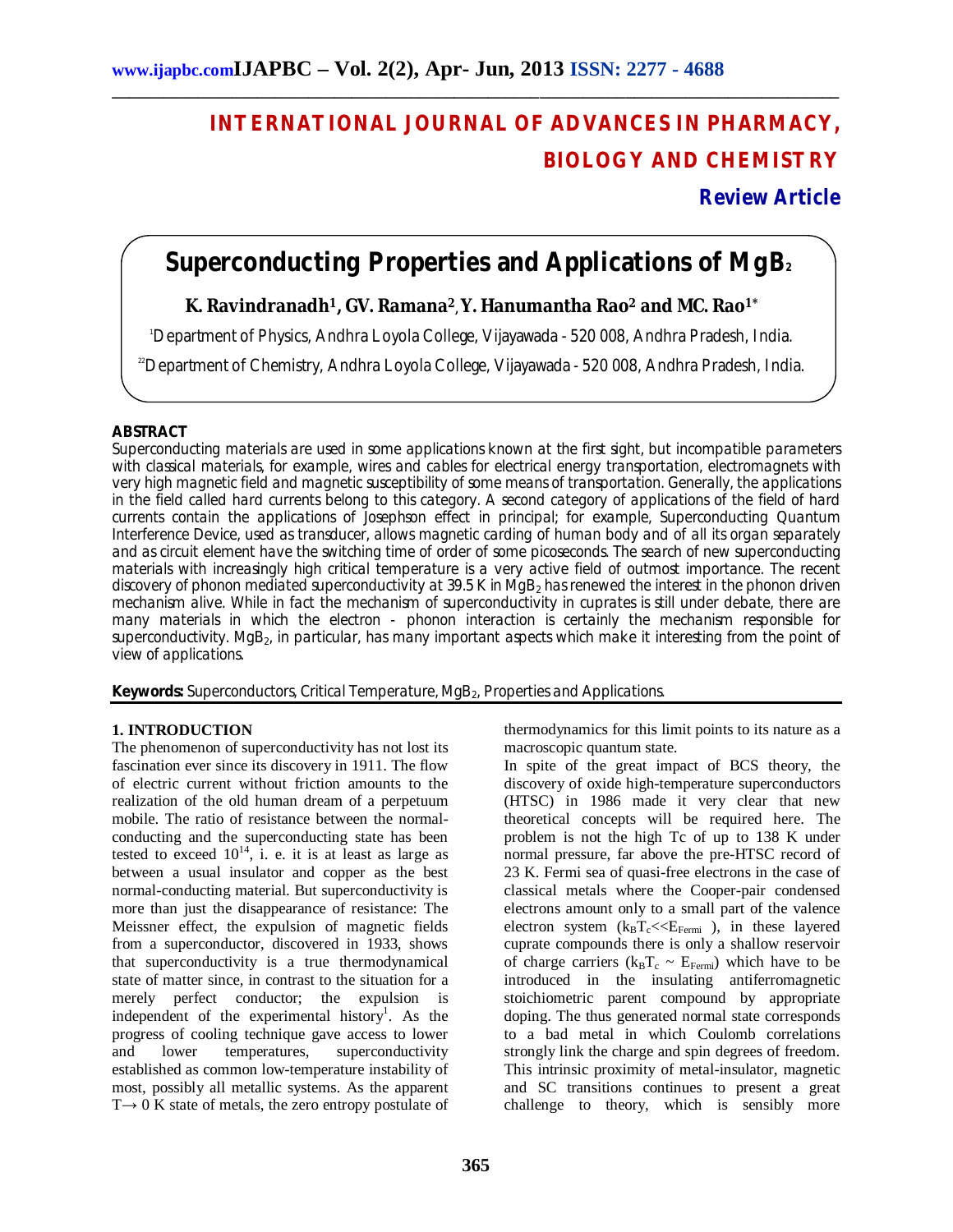**\_\_\_\_\_\_\_\_\_\_\_\_\_\_\_\_\_\_\_\_\_\_\_\_\_\_\_\_\_\_\_\_\_\_\_\_\_\_\_\_\_\_\_\_\_\_\_\_\_\_\_\_\_\_\_\_\_\_\_\_\_\_\_\_\_\_\_\_\_\_\_\_\_\_\_\_\_\_\_\_\_\_\_\_\_**

complicated than the classical Superconductivity problem. The SC instability in cuprate HTSC, as well as in the structurally and chemically related layered cobaltate and ruthenate compounds, is hence believed to stem predominantly from a magnetic and not from a phononic interaction as in the case of the classical metallic superconductors where magnetism plays only the role of alternative, intrinsically antagonistic long range order instability<sup>2</sup>.

Superconducting solenoids or superconducting magnets are the first type of applications made on large scale because superconducting alloys with low critical temperature presents very high critical currents. Superconducting magnets are used already on large scale in industry and laboratories, wherever is necessary o high intensity and an especially stability in time of magnetic field, which is obtain by operation in short-circuit regime of solenoid. Superconducting magnets are used in chemical industry for synthesis of special materials, obtained only in magnetic fields. Magnetic separators used in mining industry are another application of superconducting magnets. The manufacture of monofilament conductors and later multifilament was enlarged the application field of HTSC. HTSC materials can be used in the field of electronics and electrical engineering, too. The field of electronics with superconductors is making from digital integrated circuits with large integrated scale (LSI), because no semiconducting devices have not simultaneously delay times of 10 ps order and consumption powers of 10.7 – 10.6 W. The most used circuit element is three junctions interferon. The using of superconducting materials in applications of electrical field is limitated in present by low values of the critical currents and by high instabilities which are presenting the electrical conductors from these materials. It was made researches in the field of superconducting limiting device of current,  $also<sup>3</sup>$ .

Magnesium diboride (MgB<sub>2</sub>) is an old material, known since early 1950's, but only recently discovered to be superconductor at a remarkably high critical temperature about 40K for its simple hexagonal structure. Fig. 1 shows the structure of  $MgB<sub>2</sub>$  containing graphite-type B layers separated by hexagonal close packed layers of Mg. Since 1994 there has been a renewed interest in intermetallic superconductors which incorporate light elements, such as boron, due to the discovery of the new class of borocarbides RE-TM<sub>2</sub>B<sub>2</sub>C, where RE = Y, Lu, Er, Dy or other rare earths and  $TM = Ni$  or Pd. The main characteristics of these compounds are very high Tc among inter metallics, the anisotropic layered

structure and a strong interplay between magnetism<br>and superconductivity. The discovery of and superconductivity. The discovery of superconductivity in  $MgB<sub>2</sub>$  certainly revived the interest in the field of superconductivity, especially non-oxides and initiated a search for superconductivity in related boron compounds. Its high critical temperature gives hopes for obtaining even higher critical temperature  $(T_c's)$  for simple  $compounds<sup>4</sup>$ .

#### **2. PROPERTIES**

The study of  $MgB_2$  energy gap showed its two gap nature. The values of gaps energy allow the conclusion that  $MgB_2$  combines features of I and II type's superconductors and thus, are belong the so called 1.5-type superconductors. The fact that both gaps close at the same transition temperature can be the evidence that the first low-temperature gap is induced by the second one and in the moderate or high magnetic fields it behaves as II type superconductor<sup>5</sup>.

The discovery of superconductivity at 39 K in  $MgB<sub>2</sub>$ has caused great interest among the many researchers in applied superconductivity. In experiments on  $MgB<sub>2</sub>$  bulks and tapes, the  $MgB<sub>2</sub>$  system shows no weak coupling of grains, which is advantageous to obtain a large current transfer across the grains. The relatively high transition temperature, weak link free grain boundaries, and low cost of materials make this a promising material for various applications<sup>6</sup>. One of the most important features of  $MgB<sub>2</sub>$  is that it does not exhibit weak link electromagnetic behavior at grain boundaries or fast flux creep, which limits the performances of YBCO cuprates, oxidized Nb,  $Nb<sub>3</sub>Sn$  and Nb films.



**Fig. 1: The structure of MgB<sup>2</sup> containing graphite type B layers separated by hexagonal close packed layers of Mg**